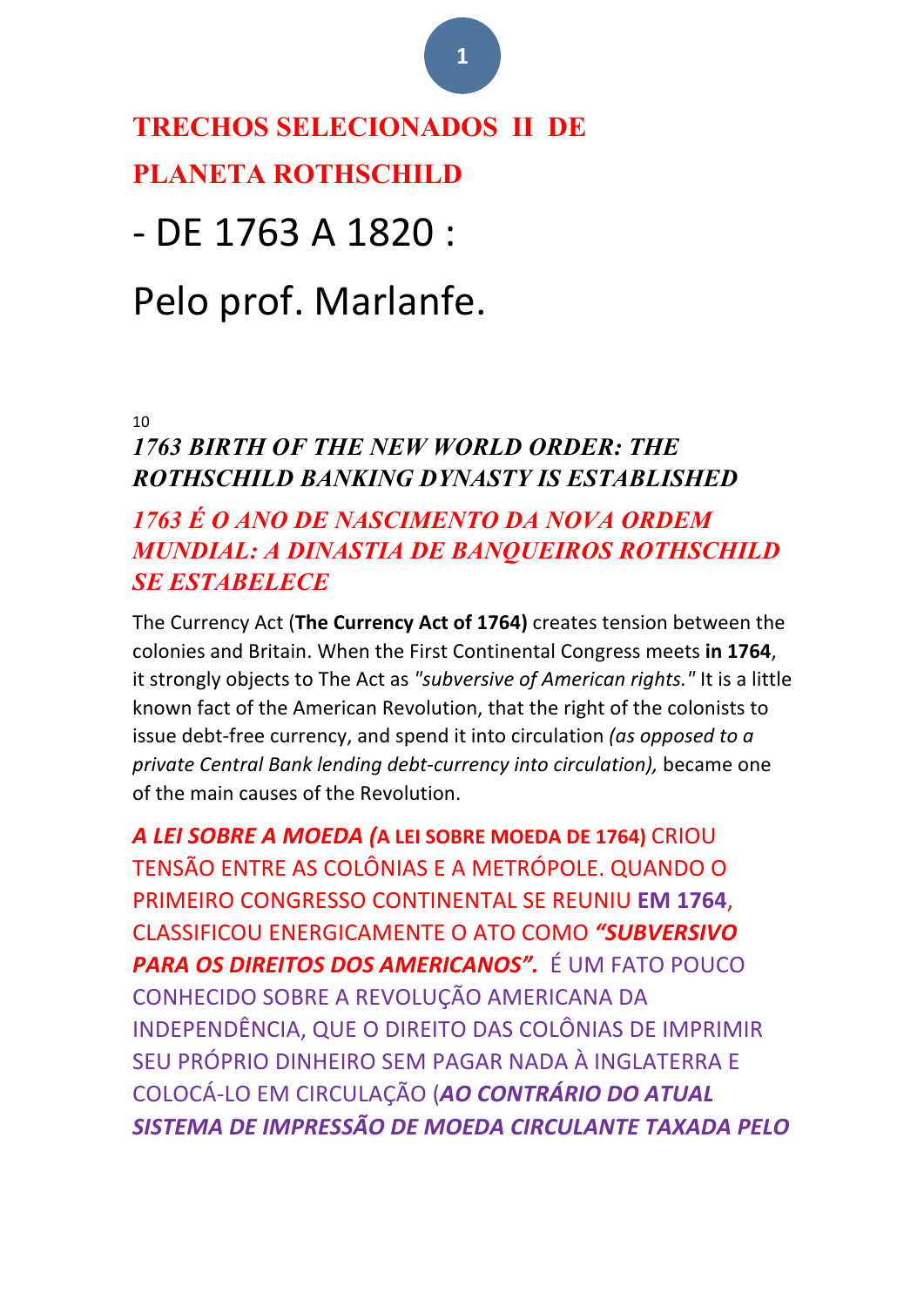**BANCO CENTRAL PRIVADO**) FOI A PRINCIPAL CAUSA DA REVOLUÇÃO PELA INDEPENDÊNCIA.

*MARCH 5, 1773 THE "BOSTON MASSACRE" / TENSIONS MOUNT* AS FIVE AMERICAN COLONISTS ARE KILLED BY BRITISH TROOPS

*5 DE MARÇO DE 1773: "O MASSACRE DE BOSTON" / A TENSÃO AUMENTOU QUANDO 5 COLONOS AMERICANOS FORAM MORTOS PELAS TROPAS BRITÂNICAS*



#### DECEMBER 16, 1773 THE BOSTON TEA PARTY / COLONISTS *REBEL AGAINST BRITISH TAXES AND MONOPOLIES*

# *16 DE DEZEMBRO DE 1773: A FARRA DO CHÁ DE BOSTON/OS*  **COLONOS FINALMENTE SE REBELAM CONTRA AS TAXAS F O** *MONOPÓLIO DA METRÓPOLE.*

**The Boston Tea Party** is an action by Boston colonists in the British colony of Massachusetts, against the British government and the monopolistic East India Company, which controls all of the tea shipments coming into the colonies. After officials in Boston refuse to return three shiploads of taxed tea to Britain, a group of colonists, **dressed as American Indians**, climb aboard the ships and destroy the tea by throwing it into Boston Harbor.

*A FARRA DO CHÁ DE BOSTON FOI UMA AÇÃO DOS COLONOS DE BOSTON NA COLÔNIA BRITÂNICA DE MASSACHUSSETS contra o governo inglês e o monopólio exercido pela Companhia das Índias Orientais, que controlava todos os carregamentos de chá consumido pelas colônias. Depois que os comandantes dos*  navios em Boston se recusaram a voltar para a Inglaterra com o *carregamento de chá, um grupo de colonos disfarçados de*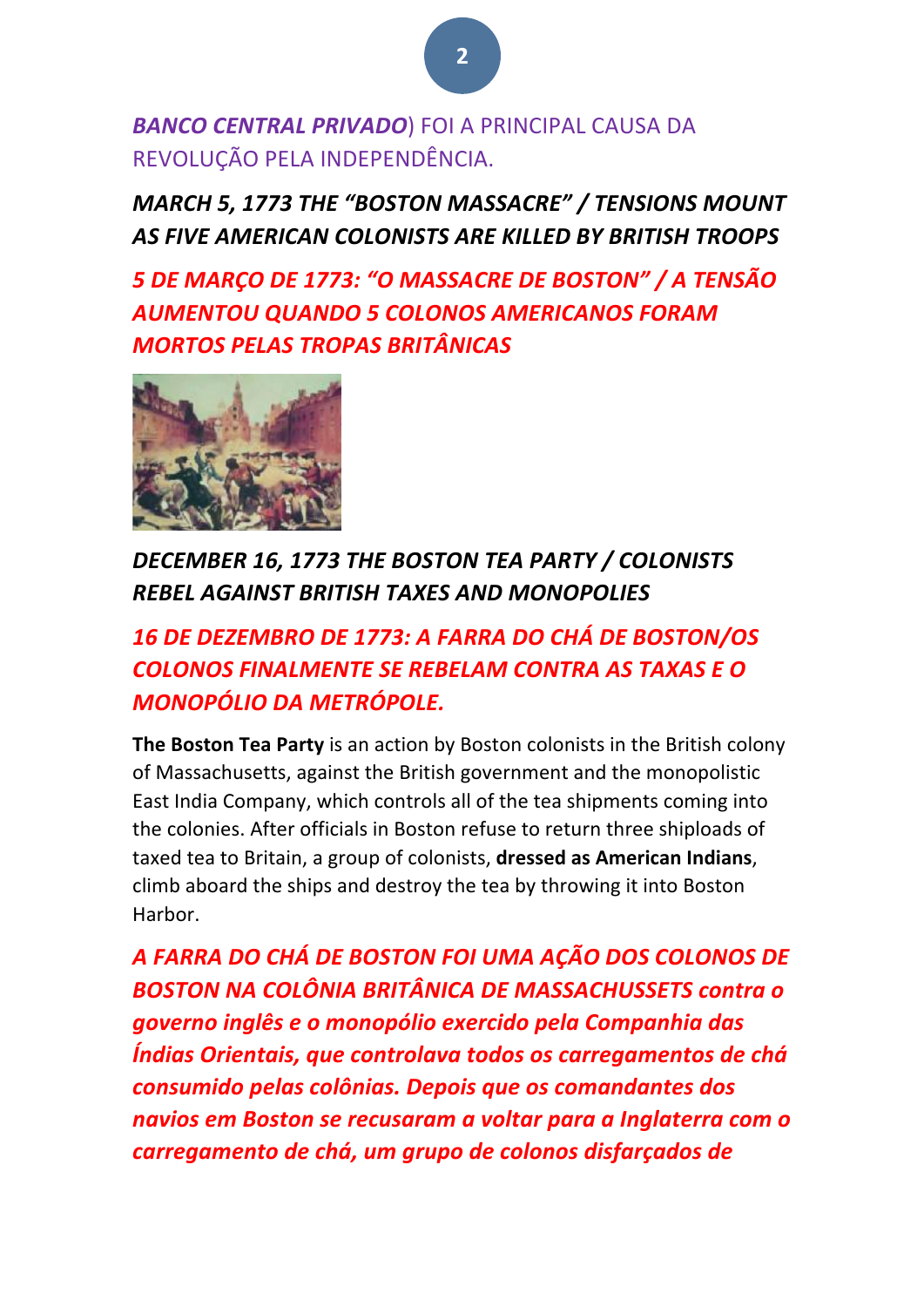*índios subiram nos navios e jogaram todo o chá no mar do Porto de Boston, destruindo, assim a carga de chá dos navios.*



The Tea Party is the culmination of a resistance movement against the Tea Act, which had been passed by Parliament in 1773. The Boston Tea Party is a revolt against state sponsored monopolies (British East India Company) as much as it is about taxation.

A Farra do Chá foi o movimento de resistência que chegou ao auge contra as Leis do Chá aprovadas pelo Parlamento inglês em 1773. A Farra do Chá de Boston foi um ato de revolta contra o monopólio da Companhia das índias Orientais, patrocinada pelo Estado Britânico, bem como contra a taxação ilegal.

It should be noted that, as was the case with the Boston Massacre, the **Sons of Liberty orchestrated the event**. Many members of this organization are true liberty-loving patriots (Sam Adams, John Adams, *Paul Revere),* but others may have had ulterior, NWO-related motives for wanting to weaken the British Empire.

Devemos dizer aqui, para chamar a atenção do leitor, que desde o Massacre de Boston que a Sociedade Secreta "Filhos da Liberdade" manipulava os eventos. Muitos membros desta organização eram realmente patriotas amantes da liberdade (Sam Adams, John Adams, Paul Revere), porém, outros já eram movidos pelos motivos que posteriormente foram defendidos pela NWO, cujo desejo era enfraquecer **o Império Inglês.**

# *APRIL 19, 1775 LEXINGTON & CONCORD / AMERICAN REVOLUTION BEGINS WITH 'THE SHOT HEARD AROUND THE WORLD'*

19 de abril de 1775: Lexington & Concord / A Revolução *Americana se inicia com "Um Tiro Para o Mundo Todo Ouvir"*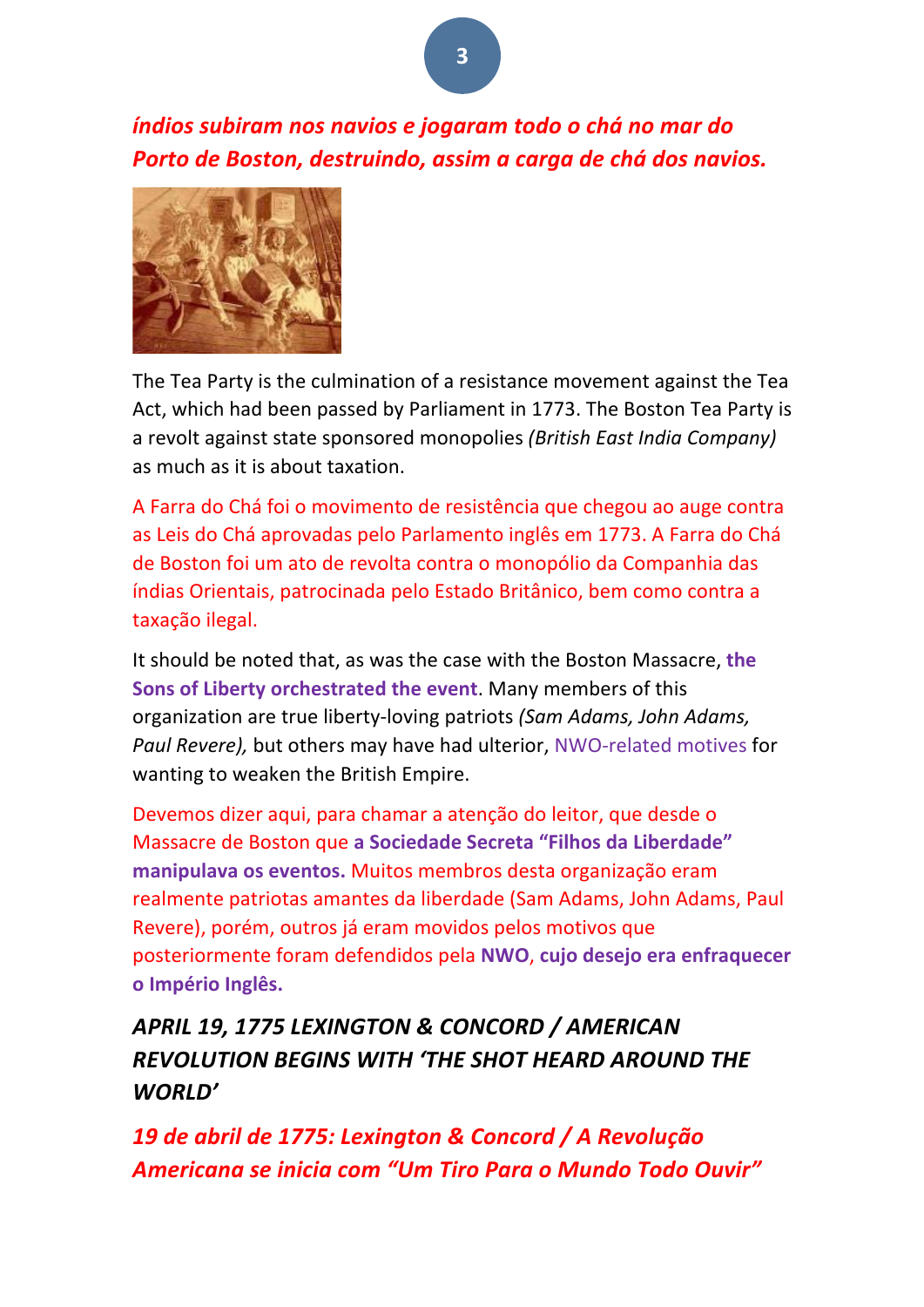The Massachusetts Militia is storing guns and ammo in the town of Concord, MA. About 700 British troops are sent to seize the military supplies. Patriot leaders learn of the British plan and begin organizing.

A Milícia de Massachussets começou a estocar armas e munição na cidade de Concord, MA. Então, cerca de 700 soldados britânicos foram enviados para apreender os suprimentos militares dos colonos. Os líderes dos patriotas souberam dos planos da Inglaterra e começaram a se organizar para uma batalha.

The night before the scheduled British raid, **Paul Revere** takes off on his famous **"Midnight Ride"** to warn the local militiamen *(Minutemen)*. The first shots are fired as the sun begins to rise in Lexington, MA. The militias are outnumbered and fall back as the British advance upon Concord. At Concord, approximately 500 "rag tag" militiamen fight and defeat the King's troops.

**Na noite anterior à ação dos ingleses, Paul Revere fez sua famosa** "cavalgada da meia-noite" para alertar os milicianos locais (Minutemen). Os primeiros tiros foram dados ao nascer do sol em Lexington, MA. Os milicianos eram em menor número e recuaram quando do avanço inglês sobre Concord. Mas o populacho de Concord pegou em armas e mais de **500 homens se juntaram aos milicianos, os quais derrotaram as tropas do rei.**



1- Paul Revere's 'Midnight Ride' - A CAVALGADA DA MEI-NOITE DE *PAUL REVERE.*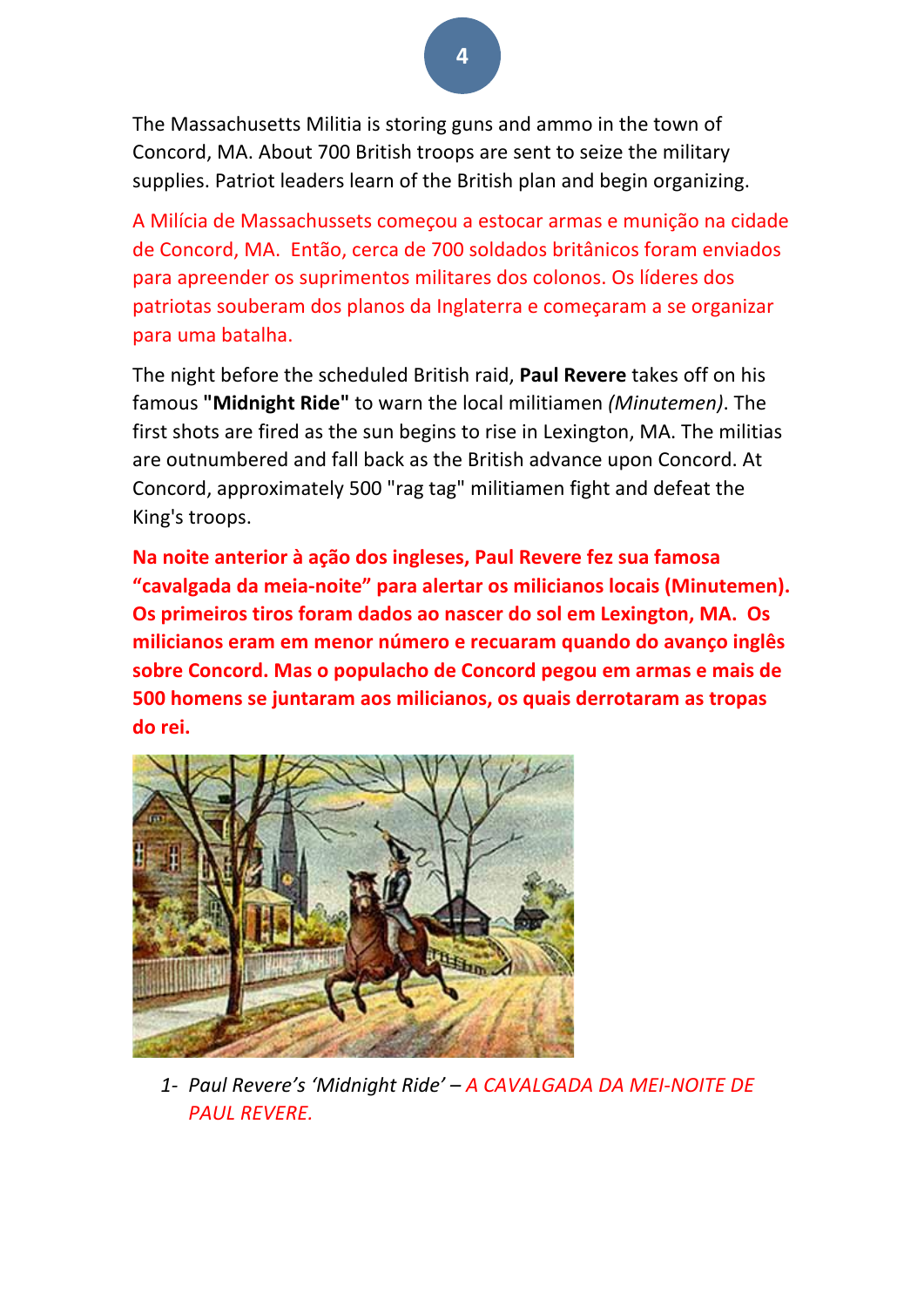

2- The Battle of Lexington & Concord – AS BATALHAS DE LEXINGTON *E DE CONCORD*

The "red coats" retreat after a pitched battle in open territory. More militiamen arrive soon thereafter and inflict heavy damage on the British, firing upon from behinds trees as they march back towards Boston. The war for American independence is on! **The Battle of Lexington and Concord** will go down in history as "the shot heard around the world."

Os "casacos vermelhos" bateram em retirada depois de uma batalha campal. Muitos milicianos que estavam no caminho destes soldados ingleses feriram-nos atirando escondidos nas árvores na fuga deles para Boston. COMEÇAVA ASSIM A GUERRA AMERICANA DA INDEPENDÊNCIA! As batalhas de Lexington e de Concord passaram à História como "O Tiro Que o Mundo Inteiro Ouviu".

### *MAY 1, 1776 ADAM WEISHAUPT ESTABLISHES THE SECRET* **ORDER OF THE ILLUMINATI**

#### **1º DE MAIO DE 1776: ADAM WEISHAUPT CRIA A ORDEM** *SECRETA DOS ILLUMINATI*

Jewish Professor Adam Weishaupt, forms the secret order of The **Illuminati** in Bavaria *(Germany)*. He is most likely a paid agent of Rothschild, also based in Germany. Weishaupt (code name Spartacus) recruits wealthy elites to his society. The Illuminati, or, Enlightened Ones, infiltrate Masonic lodges, which serve as cover for their activities.

O professor judeu Adam Weishaupt organiza a Sociedade Secreta dos **Illuminati da Bavária** (na Alemanha). Ele é, provavelmente, um agente pago por **Rothschild**, o qual também reside na Alemanha. Weishaupt (codinome SPARTACUS) recruta membros da rica elite para sua Sociedade.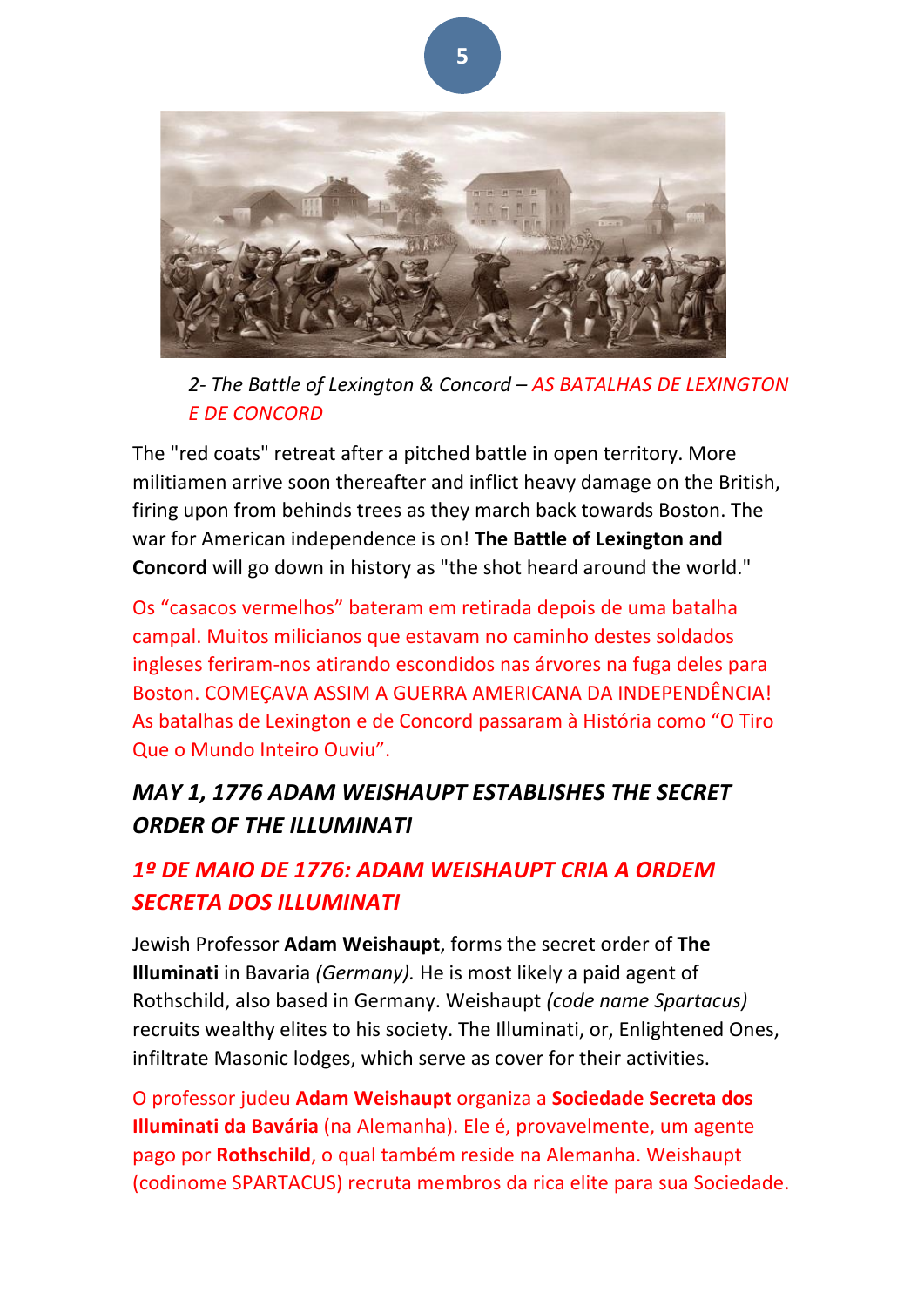Os Illuminati, ou Os Iluminados, infiltraram-se nas Lojas maçônicas para assim acobertar suas atividades.

They plot the overthrow of governments, the destruction of Christianity, and the future arrival of a world communal state (New World Order). Bavarian authorities disband the Illuminati in 1784. But the tactics and goals of the order are clearly evident in the French Revolution of 1789, and future Communist plots. To this day, May 1 *(May Day)* remains a sort of 'Holy Day' to Communists, Anarchists, and "Progressives".

O plano era derrubar os governos, destruir a Cristandade e promover o surgimento futuro de um Estado Universal Comum (NEW WORLD ORDER). O governo da Bavária dispersou os Illuminati em 1784. Mas as táticas e objetivos da Ordem Secreta estão claramente em ação na **Revolução Francesa** de 1789, e no futuro estabelecimento do **Comunismo.** Por isto o dia 1º de maio tornou-se até hoje um tipo de "Dia Santo" para os Comunistas, Anarquistas e "Progressistas".



Adam Weishaupt. The 'illuminated' all-seeing eye at the top of a pyramid *is the symbol of Weishaupt's Illuminati NWO Mafia* 

*ADAM WEISHAUPT. O OLHO QUE TUDO VÊ DOS ILLUMINATI, NO TOPO DE*  **UMA PIRÂMIDE, É O SÍMBOLO DA MÁFIA DOS ILLUMINATI** DE *WEISHAUPT*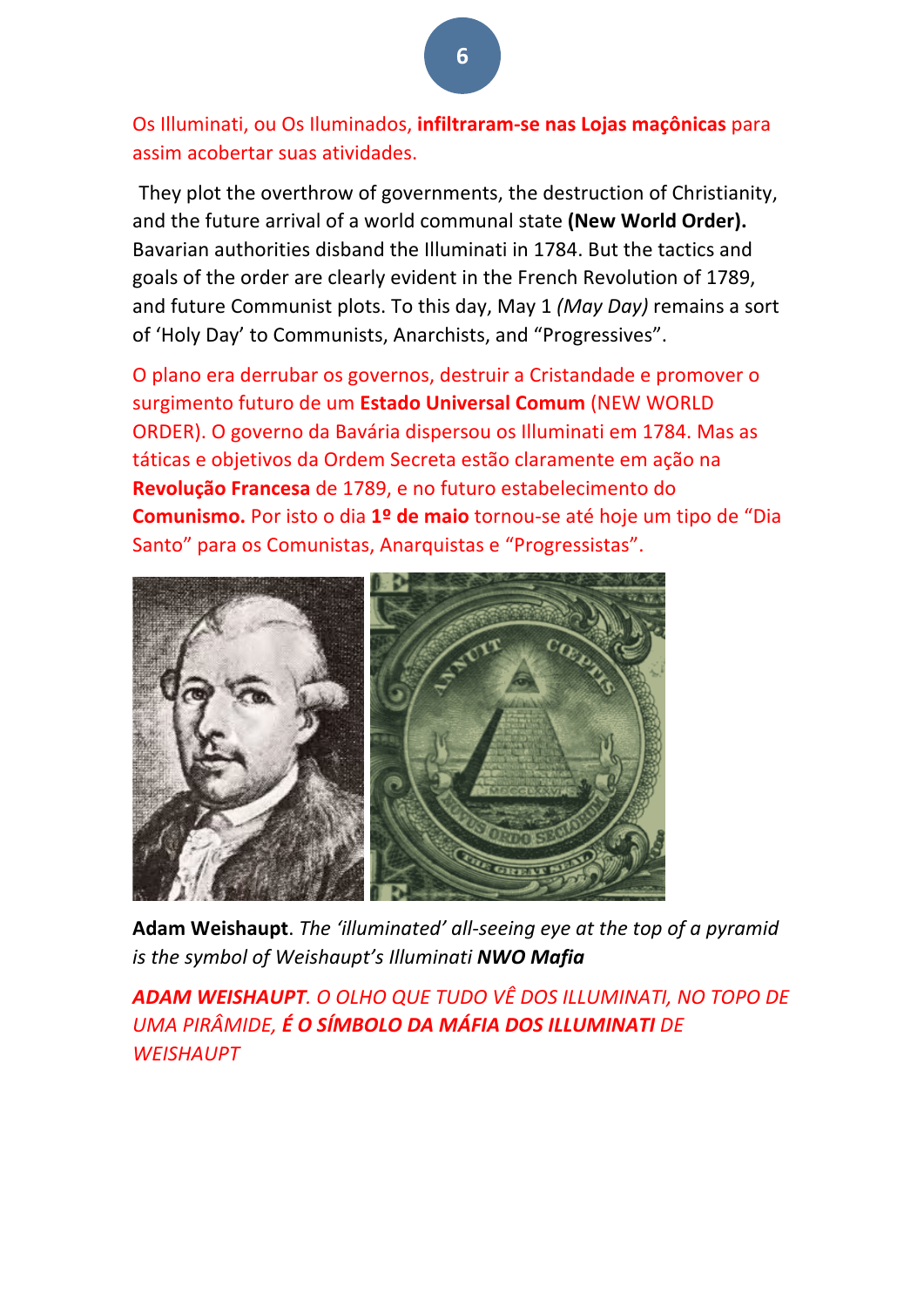



**IT IS IN THE CBS network.ELE ESTÁ NO LOGO DA** *REDE CBS*



AND ALSO AT THE BANDEIRANTES NET - E TAMBÉM NA REDE BANDEIRANTES **AND IT IS ALSO AT "REDE GLOBO" LOGO E ESTÁ TAMBÉM NO LOGO DA REDE GLOBO** *AND AT GOOGLE CHROME – E NO GOOGLE CHROME*



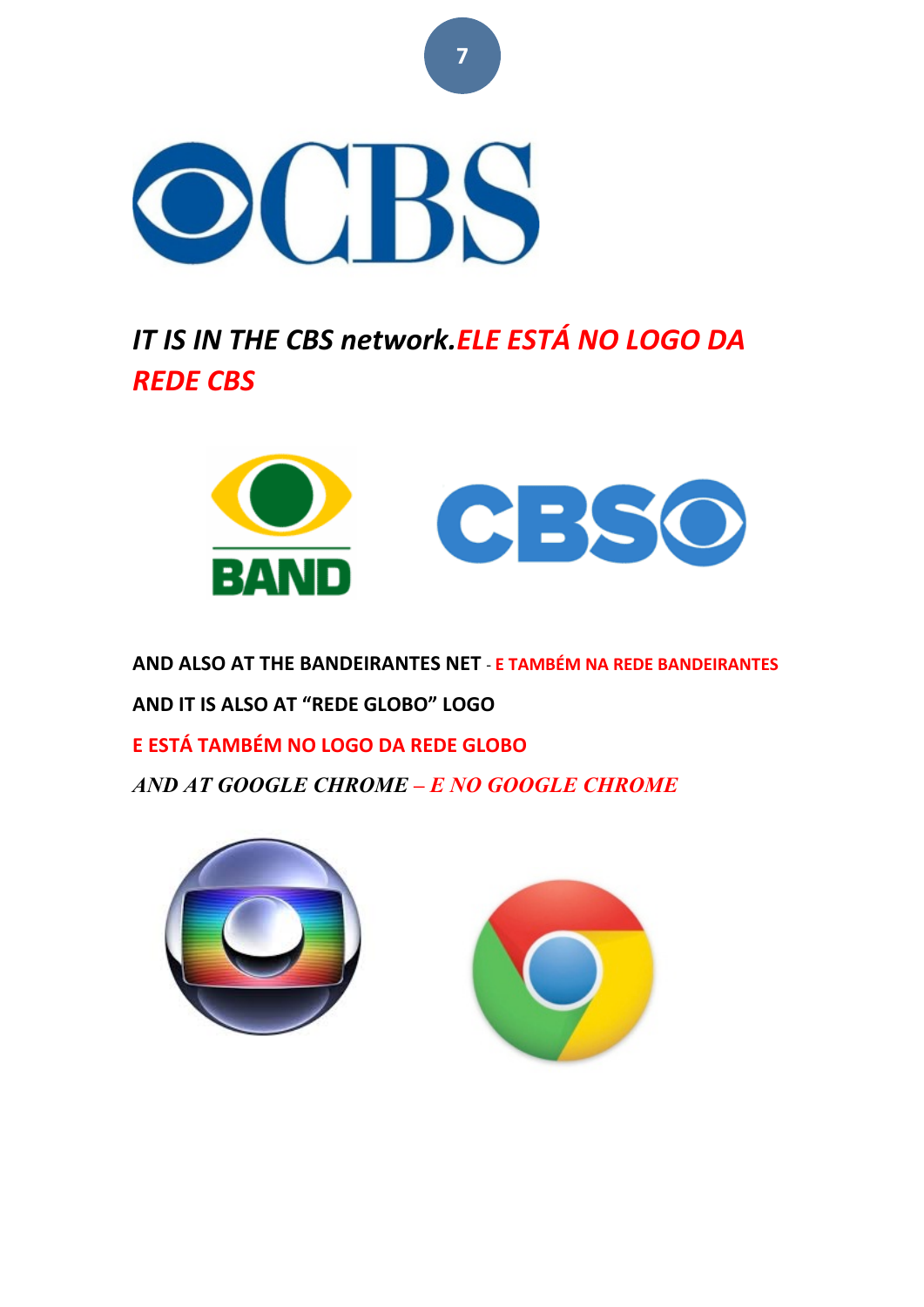

SONY - MERCEDES BENZ - ABC - TOYOTA - REDE RECORD

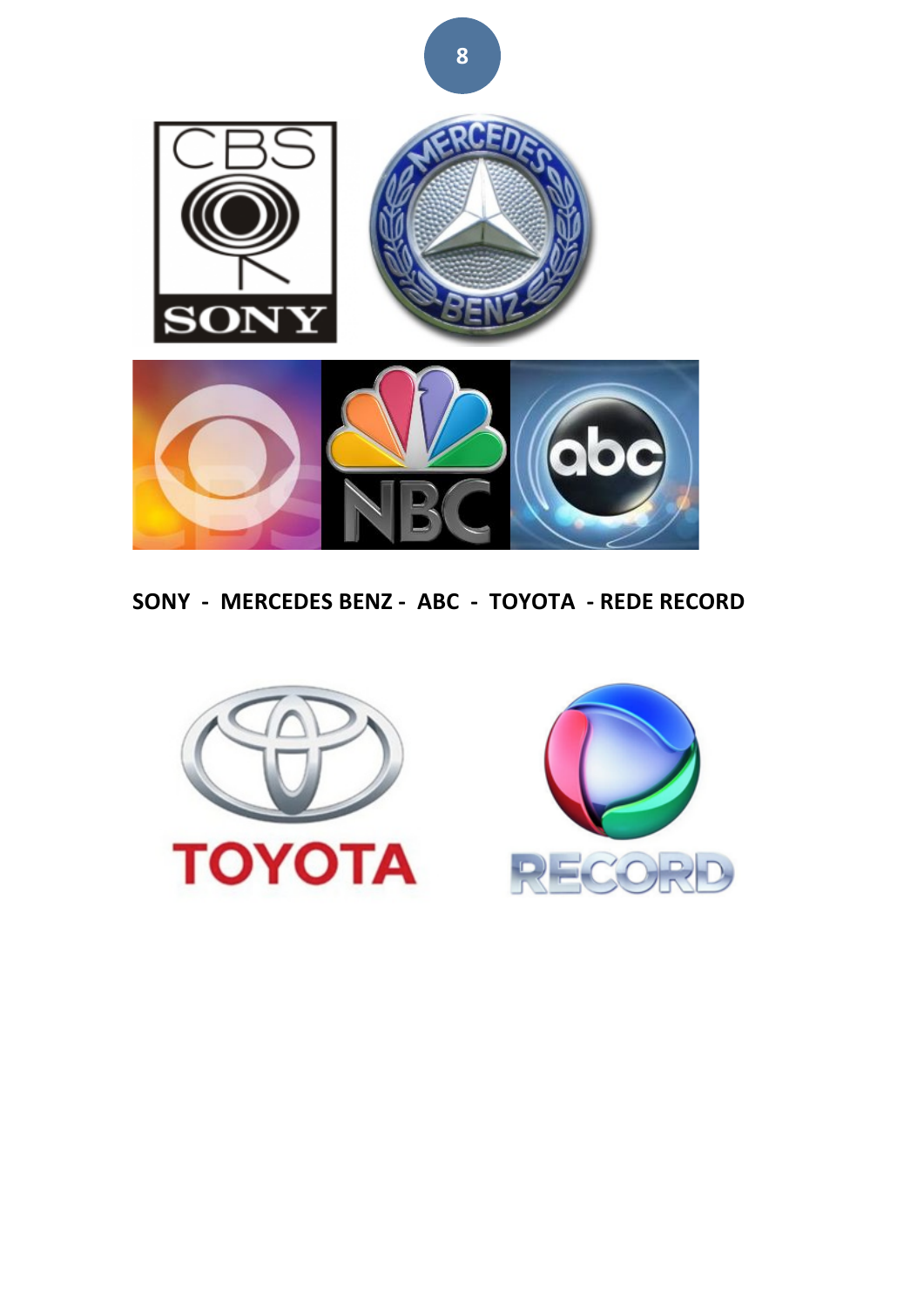

**• E A FIGURA INTEIRINHA NO REVERSO DA NOTA DE UM DÓLAR...**

*MAY 1, 1776 - THE ILLUMINATI* 

*JULY 4, 1776 - THE DECLARATION OF INDEPENDENCE*

*- WOULD IT BE A CONNECTION BETWEEN THE TWO DATES?*

*1º DE MAIO DE 1776 – OS ILLUMINATI*

*4 DE JULHO DE 1776 – A DECLARAÇÃO DE INDEPENDÊNCIA DOS*  **EUA: HAVERIA ALGUMA CONEÇÃO ENTRE ESTAS DUAS DATAS?** 

**JEWISH MONEY-LENDER IS THE MAIN FINANCIER FOR THE** *AMERICAN REVOLUTIONARY WAR!*

**UM EMPRESTADOR DE DINHEIRO JUDEU FOI O PRINCIPAL** *FINANCIADOR DA GUERRA DA INDEPENDÊNCIA AMERICANA!*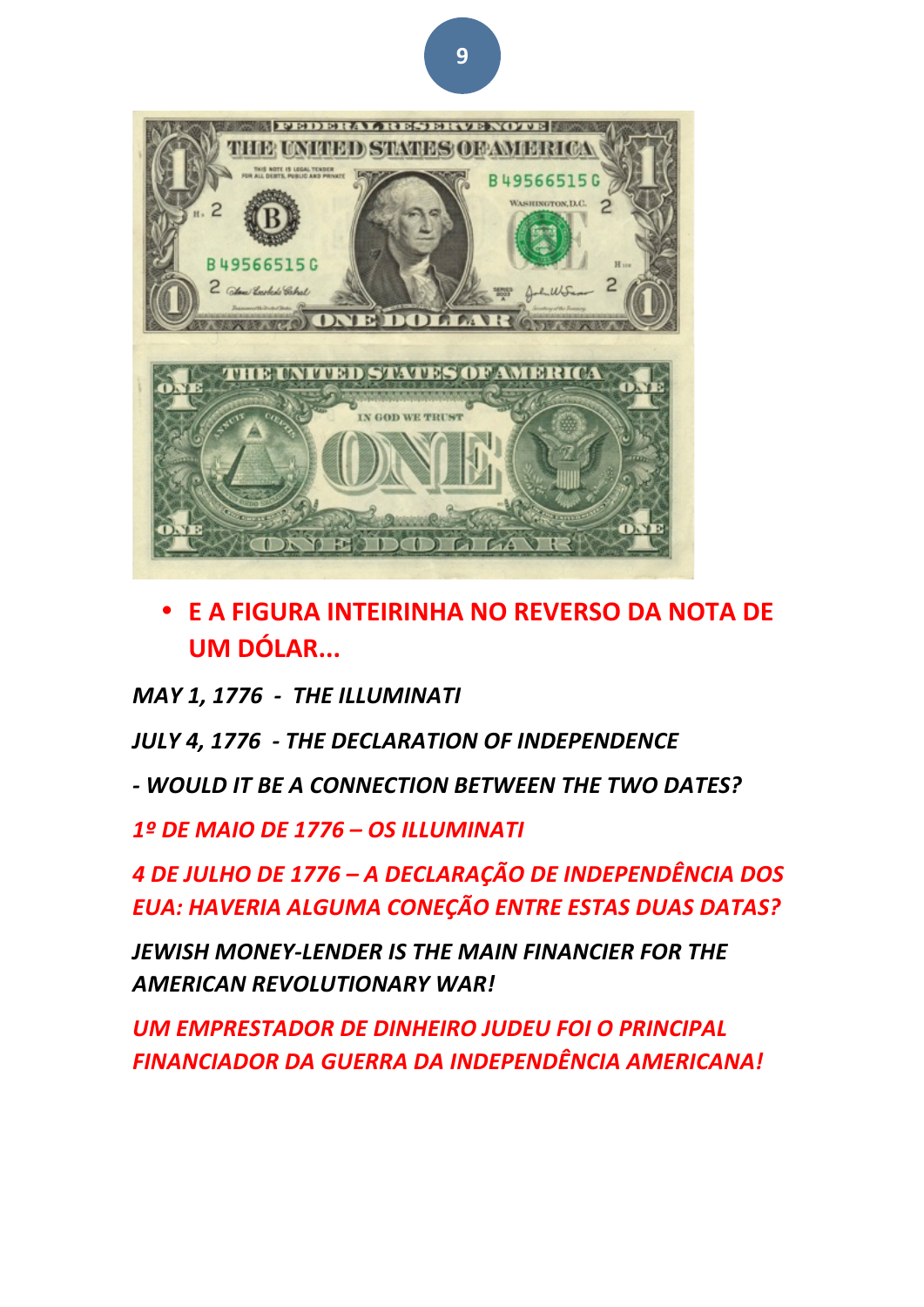

*Commemorative postage stamp, Chicago statue, and Los Angeles statue in honor of Haym Solomon.*

**UM SELO COMEMORATIVO, UMA ESTÁTUA EM CHICAGO E OUTRA EM** *LOS ANGELES – TUDO ISTO PARA HONRAR HAYM SOLOMON...*

A Jewish Professor Adam Weishaupt, forms the secret order of The **Illuminati** in Bavaria *(Germany)*.

UM PROFESSOR JUDEU, ADAM WEISHAUPT CRIA A ORDEM SECRETA *DOS ILLUMINATI DA BAVÁRIA NA ALEMANHA*